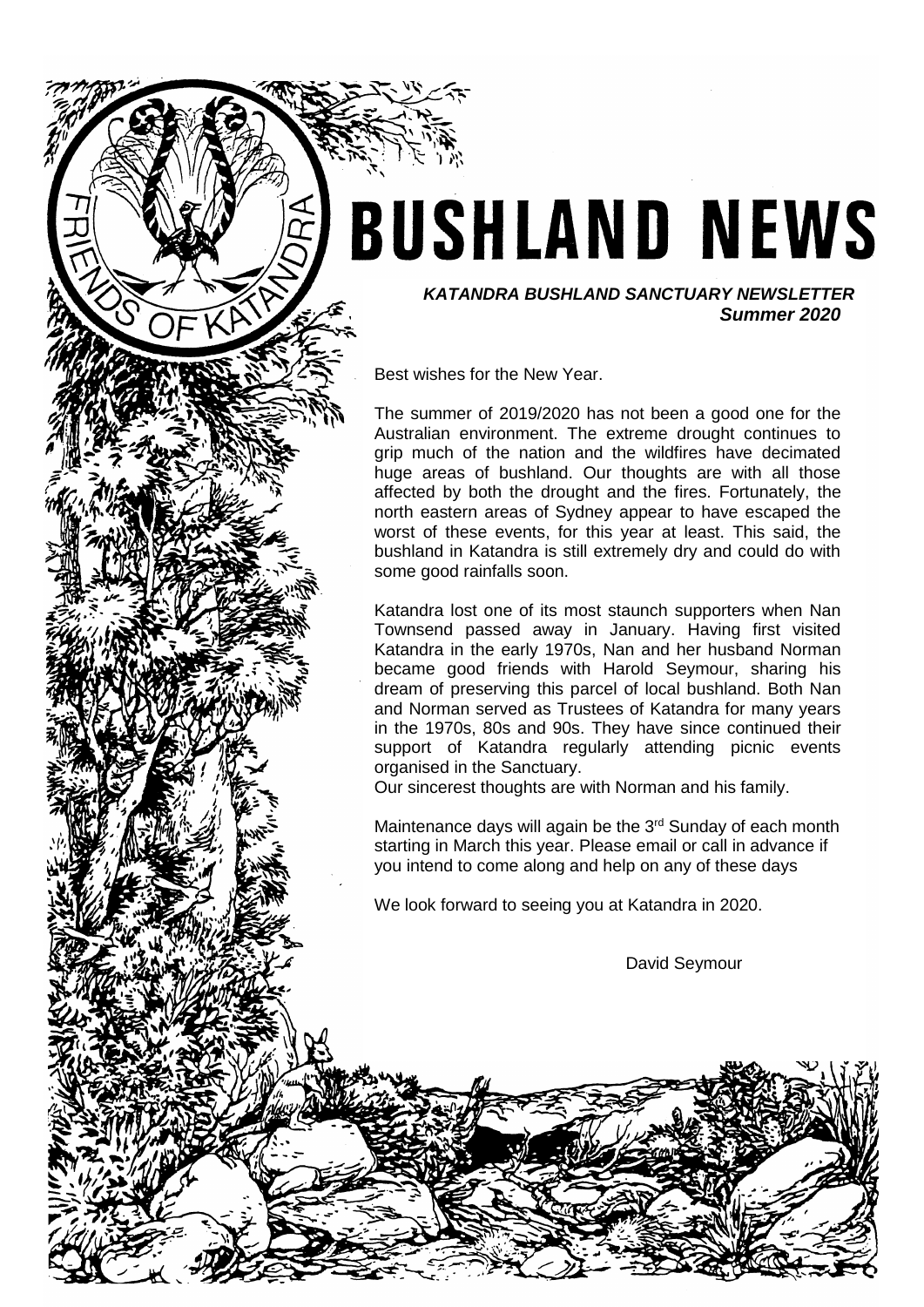# **Vale Nan Townsend**

Katandra lost one of its staunchest supporters when Nan Townsend passed away in January, aged 98.

Nan first visited Katandra in the early 1970s with husband Norman and immediately fell in love with the place. She had a wonderful knowledge of the plants having completed a wildflower course at Ryde Horticultural College and an advanced course at the Royal Botanic Gardens. She did a lot of what she called "the women's work" – keeping the weeds out.



Nan was appointed to the Katandra Bushland Sanctuary Trust in 1979, a position she continued in for 20 years. She also wrote the Sanctuary's regular Ranger Reports for 15 years up until her retirement from the Trust.

Nan was a special person with a wonderful, often described as dry, sense of humour. The story about "Nan's boys" (see next article) typifies her sharp mind and the sense of humour she always had. On her retirement from the Trust an article in the Manly Daily titled "**The lady who went bush**" began -

*'Nan Townsend is not a "nice little old lady" – she is an old lady with attitude. The dynamic Bayview individualist doesn't suffer fools and knows what she wants and what she doesn't."*

In the article she did not disclose her age, just saying that she was "a bit over 40 – that's a good bit".

Katandra is still a beautiful example of local bushland today because of the dedication of people like Nan.

Nan will be sorely missed



*Nan and Norman Townsend in Katandra*

# **Nan's Boys**

Nan Townsend was on the gate at Katandra welcoming visitors to the Sanctuary not long after the bush fire in 1994. It was almost closing time and three young boys, 17 or 18 years old, arrived in what she described as an "old clap trap car". They got out and wanted to go for a walk. Her first thought was "here we go, marijuana is going to be planted". Nan said to them that they were arriving very late, the Sanctuary was closing soon and that they would have to be out in half an hour. Any way the half an hour was up and there was no sign of them. Judy Abell, who was also there, went down the track and finally rounded them up. On her return she told Nan that they were found off the walking track. Nan wasn't happy. "I told you not to go off the path young monkeys."

One of the young boys replied "I was photographing some orchids"

She wasn't going to take that feeble excuse, so she thought she'd test him.

She said "oh you know that we've got ironbark orchids here as well"

"Oh" the boy replied "Dendrobium aemulum, have you?"

Nan was floored, in her words "he squashed me" But not to be outdone, Nan fired back "you've no right to go off the paths, for this the three of you have got to have punishment".

Being after the fire there was a lot of repair work to be done in the Sanctuary, so Nan told them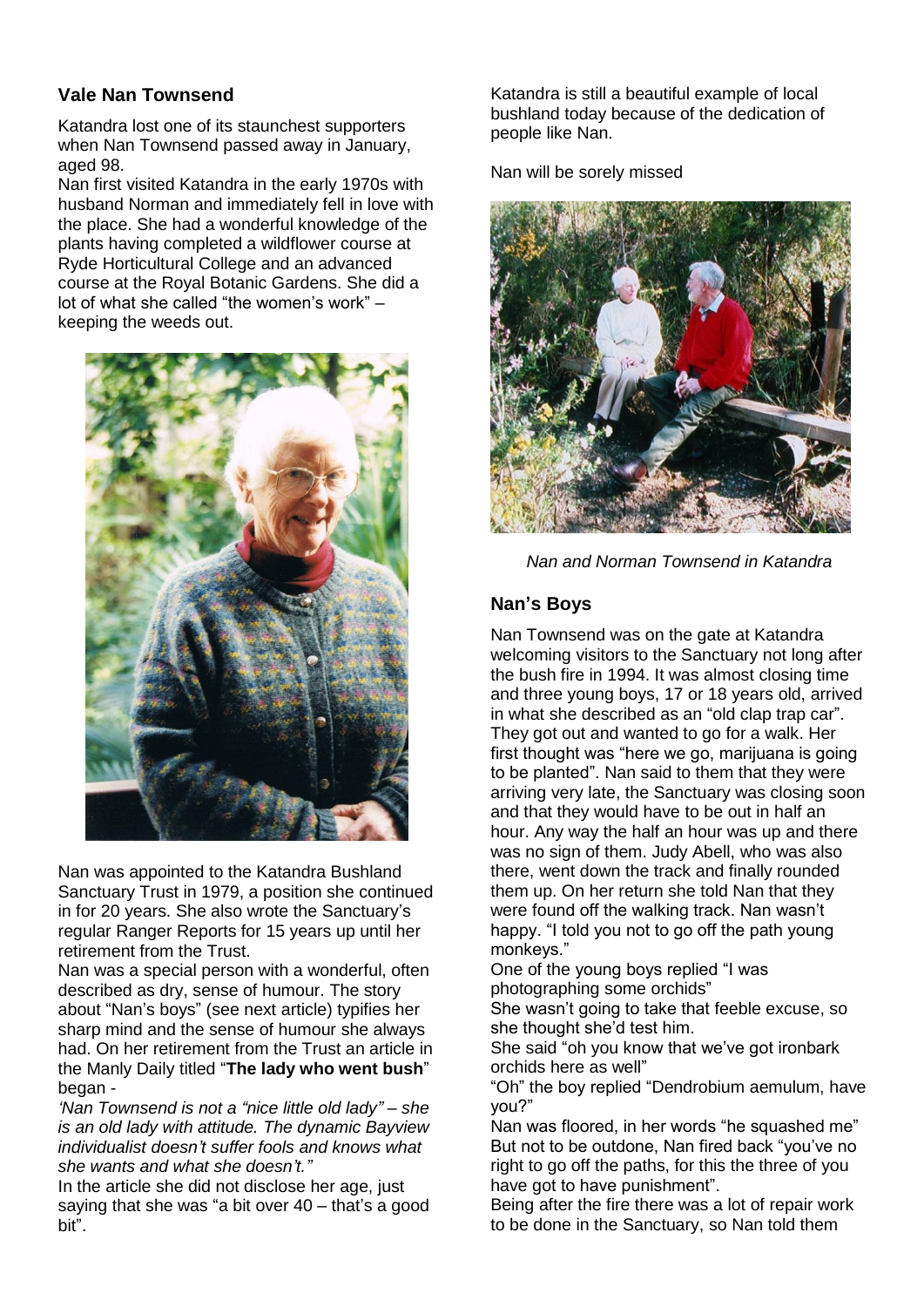"Next Sunday all these sleepers here have to be carried down into the sanctuary. That's your punishment, for next Sunday". Then she added "I'll provide a bbq lunch if you come" After they left Nan didn't think she would see them again. But the next Sunday, down they came - "here we are Nan!" Their names were Mat, Mat and Dom. For some reason Nan called them Dot, Dot and Dash. In Nan's words - "They arrived in this awful old car, but they were gorgeous. They did in one Sunday what would have taken us a month or more to do. And they came down faithfully each Sunday for the next few weeks and were just so helpful. Dot, Dot and Dash became known as "Nan's boys".

# **Livistona australis** (Cabbage Tree palm)

Palm trees belong to the Arecaceae family of monocotyledons, with large evergreen leaves that are usually either palmately (fan-leaved) or pinnately (feather-leaved) compound. These leaves, known as fronds, grow in a spiral arrangement from the top of an unbranched stem. Like all monocotyledons, palm trees lack a lateral meristem (cambian) that allows for continual growth in diameter, hence the rather narrow, cylindrically shaped trunks.

The Livistona genus of palms are fan palms native to Asia, Australasia and the Horn of Africa. Species endemic to Australia include L. alfredii (Millstream Fan palm), L. australis (Cabbage Tree palm), L. nitida (Carnarvon Fan palm) and L. Humilis (Sand palm).

Livistona australis or Cabbage Tree palm, grows along the east coast of Australia from southern Queensland through New South Wales to northern Victoria. It thrives in moist sclerophyll forests and rainforest margins and is one of Australia's tallest native plants, growing to a height of up to 30 metres. The Cabbage Tree Palm is the only Livistona species growing in Katandra.

The fronds are up to 4 metres in length with short black curved spines towards the proximal end.





*Livistona australis in Katandra*

The leaf blade is costapalmate with the frond stem extending to form a midrib (costa) into the leaf blade.

Many palms are said to be "self-cleaning" as the dead spent fronds drop from the trunk to the ground. One of the characteristic features of Cabbage Tree palm is that the dead, brown fronds tend to be retained for some time, almost forming a skirt hanging down from the crown of the trunk. Below this the trunk is naked and relatively narrow, bearing leaf scars along its 30 to 40 cm diameter length. Cabbage Tree palms are dioecious meaning that individual plants are either male or female. Clusters of creamy yellow flowers form on branching inflorescences in summer. Only female Cabbage Tree Palms bear fruit, round and red, turning black when ripe. New growth at the top of the tree, known as the cabbage, is sweet and edible, able to be cooked or eaten raw. The heart of the trunk has been cooked as a medicine to ease a sore throat. The fronds have been used for weaving, thatched roofing and making hats. The fibrous bark used to be made into fishing line by native peoples.

When fire swept through Katandra in 1979, Nan and Norman Townsend used the burned remnants of Cabbage Tree fronds to make numerous attractive pendants (see picture left) which were given to fellow supporters of Katandra.